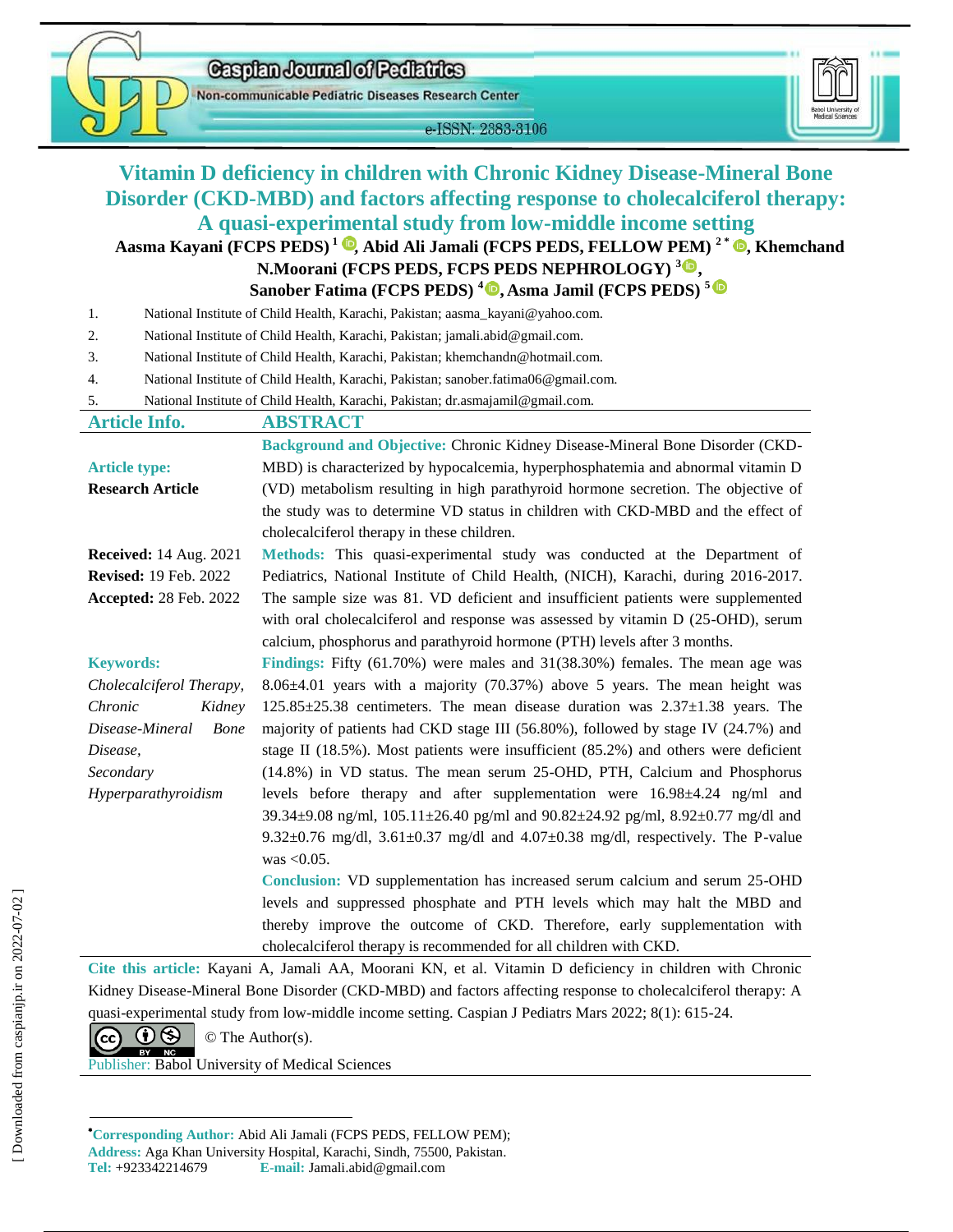### **Introduction**

Chronic kidney disease (CKD) is defined as "structural or functional kidney damage that persists over a minimum of three months". Functional damage is defined by the decline of estimated glomerular filtration rate (eGFR), a persistent rise of urinary protein excretion, or both **[1]** .

The overall prevalence of CKD throughout the globe is estimated to be around 8-16% **[2]**. Although disease prevalence in children is relatively lower as compared to adults, its incidence is gradually increasing, with a global annual incidence rate of 8% **[3]**. As adults, many of the comorbid conditions are seen in children that hamper their lifestyle very badly including cardiovascular, bone disease and cognitive impairment. By the end of the 2nd decade of their life, a notable percentage of pediatric patients with CKD progress to renal failure. This significantly impairs their quality of life along with increased mortality risk **[4]** . Age-specific prevalence of CKD among the Pakistani population shows that younger ones (aged less than 30 years) have the lowest prevalence (10.5%) as compared to the elderly population (43.6% among 50 or more years old) **[5]**. Data from Pakistan indicate that CKD accounts for around 10-12% of all renal cases in children but its exact prevalence and incidence are not known **[6]** .

As per the Kidney Disease Improving Global Outcomes (KDIGO) guidelines, CKD is categorized into five stages, based on eGFR, stage 5 being the most severe and stage 1 the least severe **[7]**. CKD-MBD indicates changes in mineral and bone metabolism due to falling GFR in CKD. These changes start as soon as the GFR starts declining but becomes more obvious once eGFR falls below 60ml/min/1.73m **[2]**. Changes in mineral and bone metabolism in CKD-MBD lead to increased bone turnover and decreased bone mineralization leading to decreased bone volume. The mechanism of these morphological changes is low vitamin D level which leads to hypocalcemia leading to parathyroid hormone (PTH) secretion, which stimulates bone turnover to release calcium and phosphorus to maintain their homeostasis. Increased bone turnover leads to an increase in bone alkaline phosphatase released by active bone cells (osteoblasts) **[8]** .

Under the effect of ultraviolet radiation, cholesterol in human skin is converted to vitamin D after a series of chemical reactions. Whether endogenously produced or taken in the diet, the inactive form of vitamin D is transported to the liver, where the 25-hydroxylase enzyme metabolizes it to yield 25-hydroxyvitamin D [25(OH) D]. This form of vitamin D is measured to assess an individual's vitamin D status, as it is the prime storage source of vitamin D and has  $\frac{1}{2}$  life of around 20 days  $\frac{1}{2}$ . This, still biologically inactive form, is further converted to 1, 25-dihydroxy vitamin D [1, 25(OH) 2D] by another hydroxylase enzyme located mainly within the proximal tubules of the kidneys i.e. 1-α-hydroxylase. This active form of vitamin D has ½ life of only 10 hours and is affected by multiple factors like changes in parathyroid hormone (PTH), calcium, phosphorus and fibroblast growth factor 23 (FGF 23) levels, therefore it is not considered as a good indicator of vitamin D status of a patient **[10]** .

Multiple factors are responsible for the deficiency of 25 (OH) D in children with CKD <sup>[11]</sup>. Major reasons are the inadequate intake of vitamin D and calcium-containing foods along with limited sun exposure due to a decrease in outdoor physical activity. Studies have found that children with CKD have a blunted response to sunlight. Due to some unidentified factors/mechanisms, these children were found to be unable to convert provitamin D3 to vitamin D3 despite adequate concentrations of the latter **[12]**. In patients with proteinuric CKD, urinary loss of vitamin D binding protein is another cause of vitamin D deficiency **[13, 14]**. Hyperphosphatemia and hypocalcemia due to compromised renal functions and decreased activation of vitamin D by failing proximal renal tubules lead to increased secretion of parathyroid hormone, leading to secondary hyperparathyroidism (SHPT). This SHPT further worsens the deficiency of 25 (OH) D by increasing the activity of 24 hydroxylase enzymes which increases the degradation of 25 (OH) D<sup>[15]</sup>.

Hyperphosphatemia and increased level of FGF-23 causing downregulation of 1-α hydroxylase is the main factor responsible for the loss of the kidney's ability to convert 25 (OH)D to 1,25(OH)2D. Acidosis and uremia suppress the actions of 1-α hydroxylase **[16]**. A surface protein called Megalin is required by the kidneys for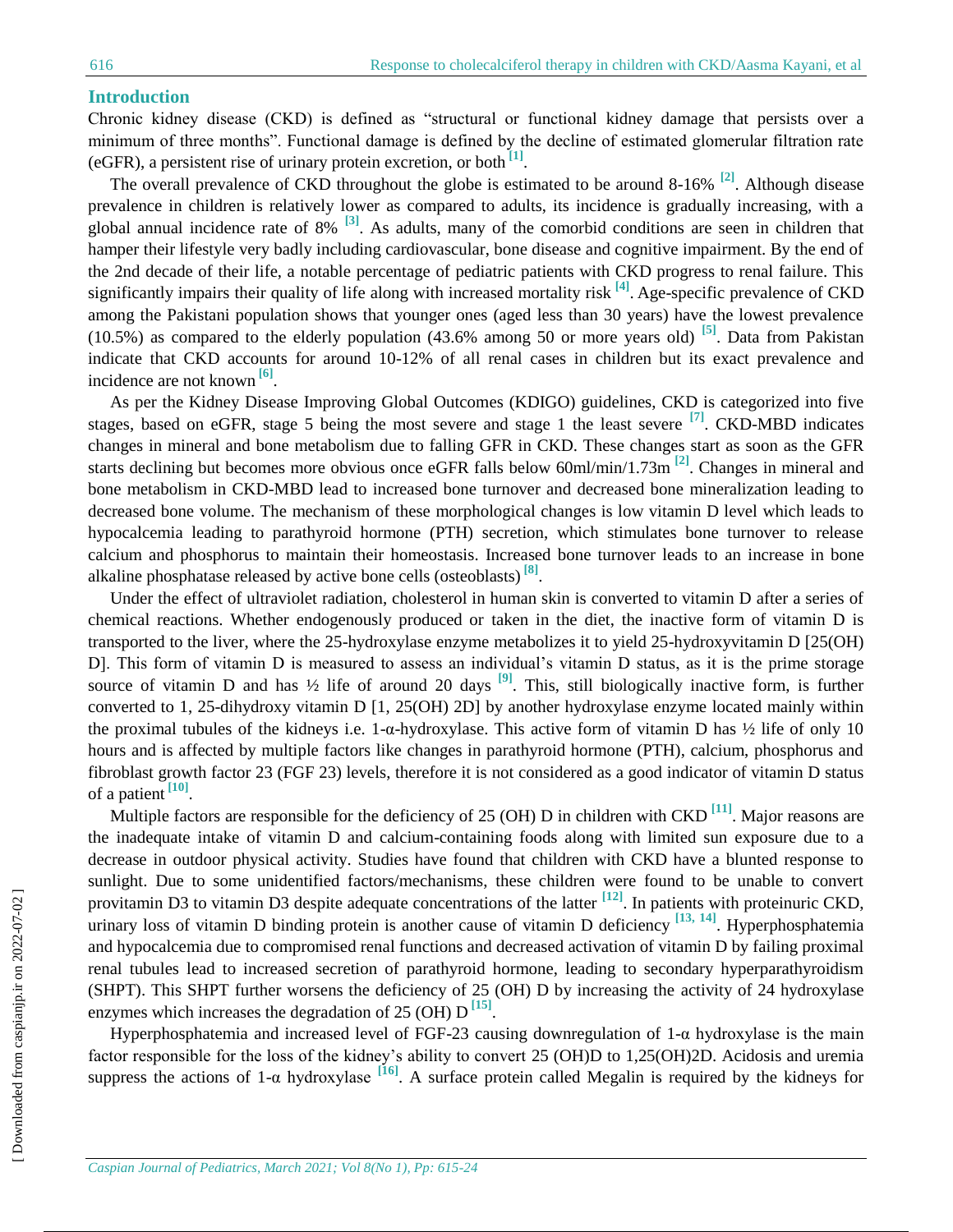endocytosis of the 25 (OH) D-VDBP complex from the glomerular ultrafiltrate to the 1-α hydroxylase enzyme in the proximal tubule. Megalin expression is reduced in CKD thereby further adding to 1, 25(OH) 2D deficiency **[17]** .

Previous Kidney Disease Outcome Quality Initiative (KDOQI) guidelines recommended that if PTH levels were found higher than the target levels for a specific stage of CKD, only then the vitamin D level should be measured in stage 3 and 4 CKD. The most recent KDOQI and the KDIGO guidelines recommend that 25(OH) D should be measured in all children with CKD stage 2-5, at least once a year  $\left[18, 19\right]$ . Supplementation is initiated if the levels are<30 ng/ml **[20]**. KDOQI guidelines do not make a distinction between using ergocalciferol (D2) *vs*. cholecalciferol (D3) as there is insufficient data to prove the superiority of one over the other <sup>[21]</sup>

The current study was designed to determine the effect of cholecalciferol therapy in vitamin D deficient and insufficient children with CKD and also find out whether this response was affected by the gender, age, weight and initial height of the patient, stage of CKD and duration of illness. All this will help us to develop preventive and treatment strategies for our patients so that consequences to CKD-MBD can be avoided.

### **Methods**

### *Design and Participant*

This quasi-experimental study was conducted at the Department of Pediatrics, National Institute of Child Health, (NICH), Karachi, during 2016-2017. The study was given approval by the Ethical Review Committee of NICH under the code NICH-ERC-024/04-2016. All children aged 6 months to 15 years of either gender with CKD Stage 2-4 were included. Stages of CKD were defined as per KDOQI guidelines that are based on GFR. CKD stage 2 was labeled if GFR was 60 to 89 ml/min/1.73 m<sup>2</sup>, stage 3 if GFR was 30 to 59 ml/min/1.73 m<sup>2</sup> and stage 4 if GFR was 15 to 29 ml/min/1.73 m<sup>2 [22]</sup>. Patients who met the inclusion criteria were enrolled in the study after informed consent. Patient/parents' confidentiality was ensured.

Patients who received either oral or injectable vitamin D during the last 3 months were excluded as the patients with CKD stage 5/ESRD were referred to other institutes for renal transplant or continuous renal replacement therapy and were given calcitriol rather than inactive form. Patients with very high levels of serum phosphate were also excluded since they needed other treatments along with using vitamin D supplements.

### *Sampling and sample size*

Non-probability consecutive sampling technique was used for the study. After taking a confidence level of 95%, power of 80%, Phosphorus level increased from  $3.7 \pm 0.4$  at baseline to  $3.9 \pm 0.5$  mg/dl, <sup>[23]</sup> the estimated sample size was small, but in the present study, at least 81 vitamin D deficient and insufficient children with CKD were selected.

#### *Intervention*

In this study, vitamin D sufficiency, insufficiency and deficiency were labeled as per the KDOQI guidelines. When vitamin D level was  $>$ 30 ng/ml, 16-30 ng/ml and <15 ng/ml, sufficiency, insufficiency and deficiency were labeled, respectively. Vitamin D deficiency was further classified as severe deficiency if levels were <5 ng/ml and mild deficiency if levels were 5-15 ng/ml **[22]** . Oral cholecalciferol supplementation was given to all patients with vitamin D insufficiency and deficiency as per the pediatric KDOQI guidelines (table 1) <sup>[24]</sup>. Cholecalciferol therapy was prescribed by the pediatric nephrologist who was also a member of the research team. Chewable D-max 2000 IU tablets by Matrix Pharma were used and if the dose was low or the patient was unable to take these chewable tablets, then, D-max drops 400IU, by the same pharmaceutical company were given. All patients received the same brand of medications.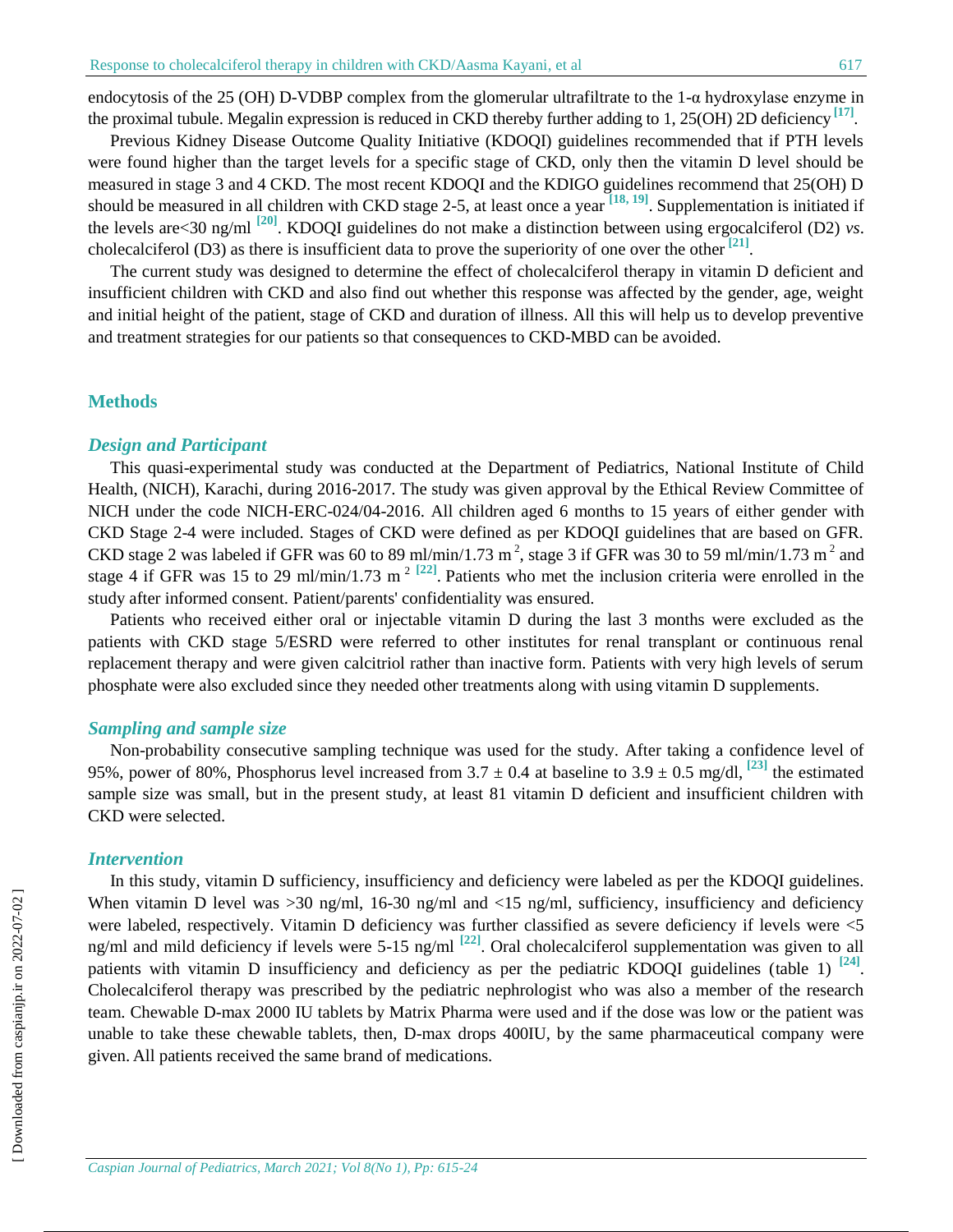| Serum 25<br>$(OH)$ $D$<br>(ng/ml) | <b>Definition</b>                    | Dose of ergocalciferol/cholecalciferol                                                                                               | <b>Duration</b> |
|-----------------------------------|--------------------------------------|--------------------------------------------------------------------------------------------------------------------------------------|-----------------|
| $\leq$ 5                          | Severe 25(OH)D<br>deficiency         | 8,000 IU/day orally (or 50,000 IU/week) for 4 weeks; followed<br>by 4,000 IU/day orally (or 50,000 IU twice monthly) for 2<br>months | 3 months        |
| $5 - 15$                          | Mild $25(OH)D$<br>deficiency         | 4,000 IU/day orally (or 50,000 IU every other week) for 12<br>weeks                                                                  | 3 months        |
| $16 - 30$                         | $25 \text{ (OH)}$ D<br>insufficiency | 2,000 IU/day orally (or 50,000 IU every 4 weekly)                                                                                    | 3 months        |

## **Table 1. Recommendations for vitamin D supplementation in children with CKD stages 2 to 4 as per the pediatric KDOQI guidelines**

## *Evaluation of Biochemical parameters*

Biochemical parameters like vitamin D, serum calcium, serum PTH and serum phosphate levels were measured before and after 3 months of the treatment. Each patient was followed by a specified team member till the collection of after-treatment blood samples. The DIAsource 25OH Vitamin D Total ELISA strip reader machine was used to measure the vitamin D levels by manual ELISA method. Serum calcium and phosphorus were measured using the Microlab300 chemistry analyzer machine by the ELITech group, USA. Parathyroid hormone was measured by a full automation machine i.e. complete automatic chemistry analyzer.

## *Statistical analysis*

Data were collected on pre-designed proforma and analyzed on SPSS version 17. Mean±SD were calculated for age, height, duration of disease, pre and post vitamin D level, PTH level, serum calcium and serum phosphate levels. Frequency and percentage were calculated for gender, vitamin D status, and phases of CKD. Paired t-test was applied to compare vitamin D, PTH level, serum calcium and serum phosphate levels before and after treatment. Stratification was done for age, gender, height and duration of disease to control the effect modifier. A post-stratification paired t-test was applied. P-value <0.05 was taken as significant.

## **Results**

Total 81 children of both genders, aged 6 months-15 years meeting inclusion criteria of the study were evaluated to determine the response of cholecalciferol in vitamin D deficient and insufficient children with CKD. In the current study, males were predominant with the ratio of 1.7:1, and the majority of patients were  $>5$  years of age. Stage III CKD was observed most commonly in the present study, followed by stage IV and stage II, respectively. The ongoing study revealed that 85.2% were insufficient and 14.8% were deficient in vitamin D status (table 2).

The mean age was 8.06±4.01 years with a minimum age of 2 years and a maximum of 15 years. Moreover, the median and range statistics were applied for age. Descriptive statistics for height were applied in the present study, and the mean height $\pm$ SD was 125.85 $\pm$ 25.38 centimeters. The mean disease duration was 2.37 $\pm$ 1.38 years with a minimum duration of one year and a maximum duration of 5 years. Besides, median and range statistical descriptions were also calculated for disease duration (table 3).

In this study, all CKD parameters improved significantly after treatment with vitamin D. Serum 25(OH) D levels increased significantly and calcium and phosphate levels also normalized with significant suppression of PTH (table 4). In the present study, cholecalciferol therapy was found very effective in improving serum 25(OH)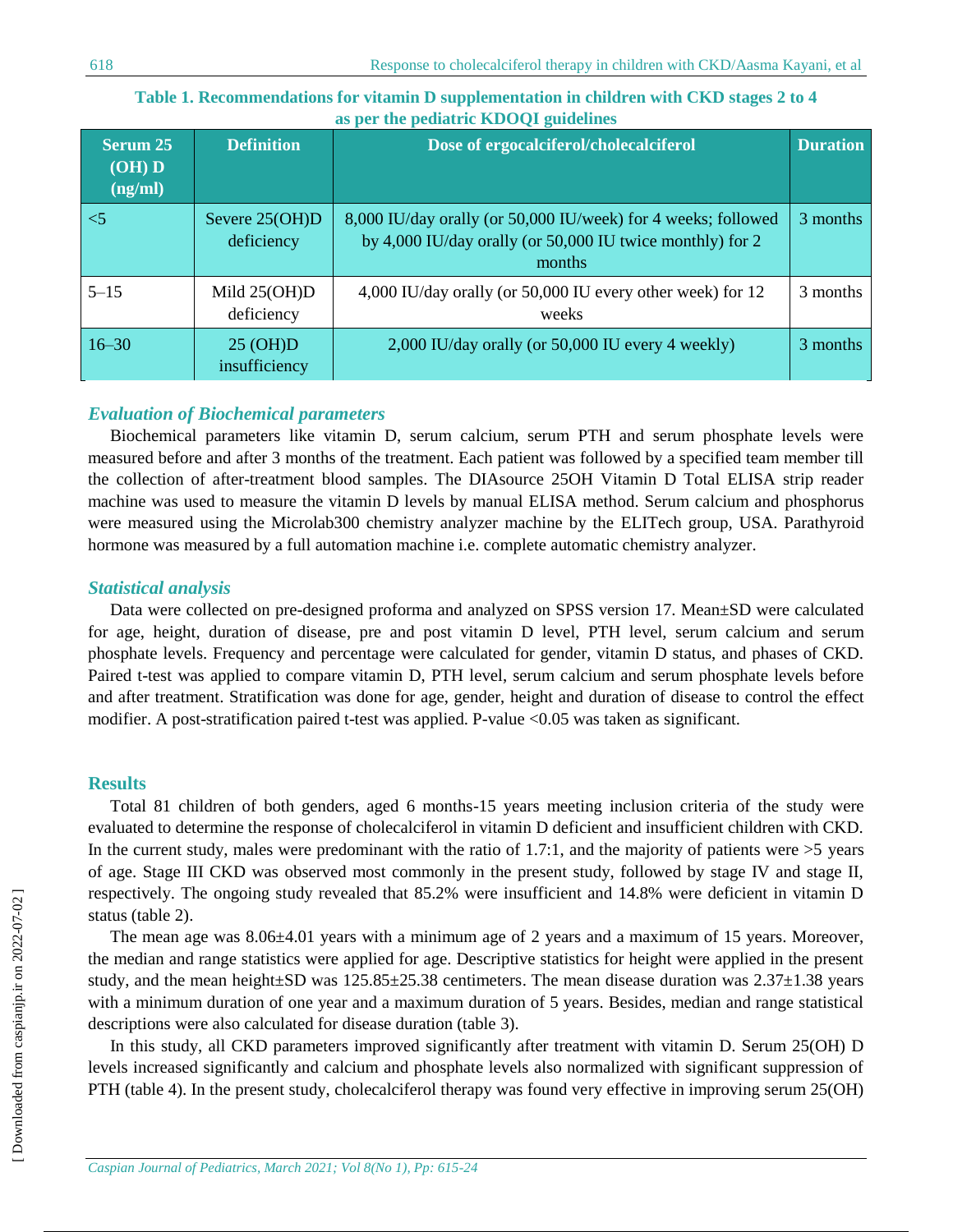D, calcium and phosphate levels and suppressing PTH levels in patients of all ages and both genders with any weight and initial height. This effect was found in CKD of all stages and any duration (table 5).

Paired t-test was applied to compare vitamin D, PTH, serum calcium and serum phosphate levels before and after treatment. In addition, paired t-test was applied for gender, age, weight, height, CKD duration and CKD stages to compare vitamin D, PTH, serum calcium and serum phosphate levels before and after treatment.

## **Discussion**

There is growing recognition of the role of vitamin D on the innate immune system to prevent infections and the adaptive immune system to modulate autoimmunity **[7]**. Studies have reported that CKD is characterized by low 25 (OH) vitamin D (calcidiol), low 1, 25(OH)  $_2$  vitamin D (calcitriol) as well as vitamin D resistance  $\frac{8}{18}$ . Alterations related to vitamin D metabolism, hyperphosphatemia and hypocalcemia lead to increased synthesis and/or secretion of PTH leading to secondary hyperparathyroidism (SHPT) that sets as soon as GFR falls below 60 ml min<sup>−</sup>i **[8, 25]** .

The current study was conducted to determine the response of cholecalciferol in vitamin D deficient and insufficient children with CKD. In the present study, the response of cholecalciferol therapy was significant. Vitamin D supplementation was found to suppress the PTH synthesis and prevent the development of SHPT and its associated consequences**[26, 27]** .

| <b>Variables</b> | Frequency (%)      |            |  |  |  |
|------------------|--------------------|------------|--|--|--|
| Age group        | Age $\leq$ 5 years | 24 (29.63) |  |  |  |
| (years)          | Age > 5 years      | 57 (70.37) |  |  |  |
|                  | Male               | 50 (61.70) |  |  |  |
| Gender           | Female             | 31 (38.30) |  |  |  |
|                  | Stage II           | 15(18.5)   |  |  |  |
| Stage of CKD     | Stage III          | 46(56.8)   |  |  |  |
|                  | Stage IV           | 20(24.7)   |  |  |  |
|                  | Insufficient (%)   | 69 (85.2)  |  |  |  |
| Vitamin D status | Deficiency (%)     | 12(14.8)   |  |  |  |

**Table 2. Frequency of patients according to age, gender, CKD stage and vitamin D Status (n=81)**

**Table 3. Descriptive statistics of age (years), height (cm) and disease duration (years) (n=81)**

| <b>Descriptive Statistic</b> | Mean $\pm SD$      |        |       | Median Minimum Maximum Range |       |
|------------------------------|--------------------|--------|-------|------------------------------|-------|
| Age (Years)                  | $8.06\pm4.01$      | 8.00   |       |                              |       |
| Height (cm)                  | $125.85 \pm 25.38$ | 132.30 | 74.40 | 168.20                       | 93.80 |
| Disease duration (Years)     | $2.37 \pm 1.38$    | 2.00   |       |                              |       |

|                 | Variables   Serum 25-(OH)D |           | <b>PTH</b> level |           | <b>Serum Phosphate</b>               |           | <b>Serum Calcium</b>                      |           |
|-----------------|----------------------------|-----------|------------------|-----------|--------------------------------------|-----------|-------------------------------------------|-----------|
|                 | level (ng/ml)              |           | (pg/ml)          |           | $\lceil \text{level (mg/dl)} \rceil$ |           | $\lceil$ level $(\overline{mg/dl})\rceil$ |           |
| <b>Time</b>     | Mean                       | <b>SD</b> | Mean             | <b>SD</b> | Mean                                 | <b>SD</b> | Mean                                      | <b>SD</b> |
| <b>Baseline</b> | 16.98                      | 4.24      | 105.11           | 26.4      | 3.61                                 | 0.37      | 8.92                                      | 0.77      |
| After treatment | 39.34                      | 9.08      | 90.82            | 24.92     | 4.07                                 | 0.38      | 9.32                                      | 0.76      |
| p- value        | ${<}0.05*$                 |           | ${<}0.05*$       |           | ${<}0.05*$                           |           | ${<}0.05*$                                |           |

 $*P$ -value  $\leq 0.05$  is considered a significant level.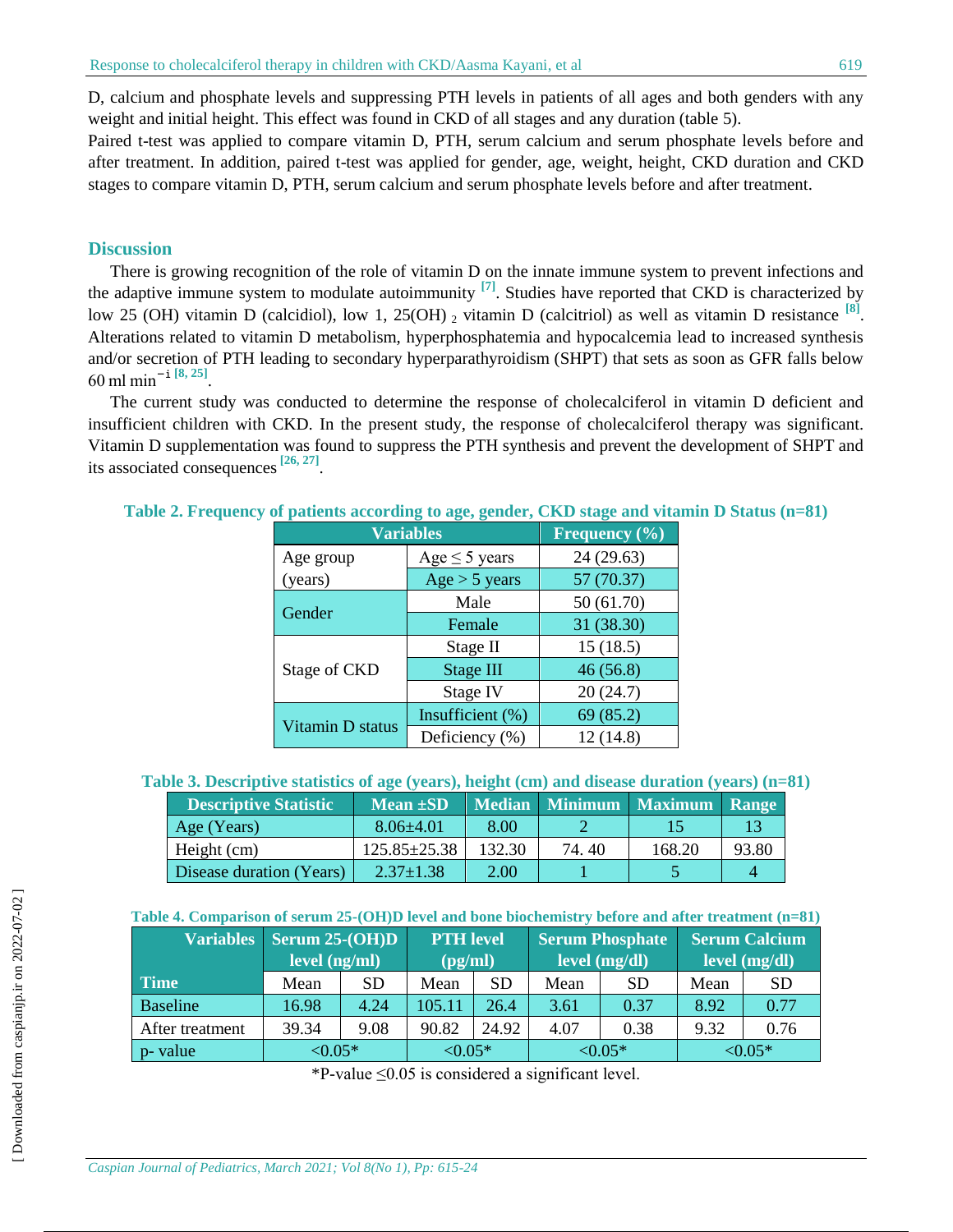## **Table 5. Comparison of serum 25-OHD levels and bone biochemistry before and after treatment according to gender, age, height, weight of the patient, CKD stage and CKD duration**

| <b>Variables</b>           |                          | <b>Serum</b><br><b>Phosphate</b><br>(mg/dl) |                          | <b>Serum Calcium</b><br>(mg/dl) |            | <b>PTH Level</b><br>$\left(\frac{pg}{ml}\right)$ |              | Serum 25-(OH)D<br>Level (ng/ml) |            |           |
|----------------------------|--------------------------|---------------------------------------------|--------------------------|---------------------------------|------------|--------------------------------------------------|--------------|---------------------------------|------------|-----------|
|                            |                          |                                             | Mean                     | <b>SD</b>                       | Mean       | <b>SD</b>                                        | Mean         | <b>SD</b>                       | Mean       | <b>SD</b> |
|                            |                          | <b>Baseline</b>                             | 4.07                     | 0.37                            | 8.94       | 0.69                                             | 102.44       | 26.91                           | 17.5       | 3.94      |
|                            | Male                     | <b>After Treatment</b>                      | 3.61                     | 0.39                            | 9.34       | 0.66                                             | 88.36        | 25.32                           | 39.44      | 8.99      |
|                            | $(n=50)$                 | P-Value                                     | ${<}0.05*$               |                                 | ${<}0.05*$ |                                                  | ${<}0.05*$   |                                 | ${<}0.05*$ |           |
| Gender                     |                          | <b>Baseline</b>                             | 3.62                     | 0.38                            | 8.9        | 0.89                                             | 109.41       | 25.38                           | 16.16      | 4.64      |
|                            | Female                   | <b>After Treatment</b>                      | 4.07                     | 0.36                            | 9.28       | 0.91                                             | 94.8         | 24.15                           | 39.19      | 9.37      |
|                            | $(n=31)$                 | P-Value                                     | ${<}0.05*$               |                                 | ${<}0.05*$ |                                                  | ${<}0.05*$   |                                 | ${<}0.05*$ |           |
|                            |                          | <b>Baseline</b>                             | 3.48                     | 0.35                            | 8.96       | 0.81                                             | 100.6        | 24.47                           | 15.25      | 3.66      |
|                            | $\leq$ 5 years           | <b>After Treatment</b>                      | 3.96                     | 0.38                            | 9.35       | 0.76                                             | 86.55        | 23.41                           | 39.14      | 9.61      |
| Age of                     | $(n=27)$                 | P-Value                                     | ${<}0.05*$               |                                 | ${<}0.05*$ |                                                  | $< 0.05*$    |                                 | ${<}0.05*$ |           |
| patient                    |                          | <b>Baseline</b>                             | 3.68                     | 0.36                            | 8.9        | 0.75                                             | 107.4        | 27.25                           | 17.85      | 4.28      |
|                            | $>5$ years               | <b>After Treatment</b>                      | 4.12                     | 0.37                            | 9.31       | 0.77                                             | 92.96        | 25.59                           | 39.44      | 8.9       |
|                            | $(n=54)$                 | P-Value                                     | ${<}0.05*$               |                                 | ${<}0.05*$ |                                                  | ${<}0.05*$   |                                 | ${<}0.05*$ |           |
|                            |                          | <b>Baseline</b>                             | 3.48                     | 0.33                            | 8.9        | 0.78                                             | 100.8        | 24.45                           | 15.84      | 3.63      |
|                            | $\leq$ 125 cm            | <b>After Treatment</b>                      | 3.95                     | 0.35                            | 9.28       | 0.76                                             | 86.45        | 22.87                           | 39.33      | 9.52      |
| Height<br>of               | $(n=33)$                 | P-Value                                     | ${<}0.05*$               |                                 | ${<}0.05*$ |                                                  | $\leq 0.05*$ |                                 | ${<}0.05*$ |           |
|                            |                          | Baseline                                    | 3.71                     | 0.37                            | 8.94       | 0.77                                             | 108.1        | 27.51                           | 17.77      | 4.49      |
| patient                    | $>125$ cm                | <b>After Treatment</b>                      | 4.15                     | 0.38                            | 9.35       | 0.77                                             | 93.83        | 26.05                           | 39.35      | 8.87      |
|                            | $(n=48)$                 | P-Value                                     | ${<}0.05*$               |                                 | ${<}0.05*$ |                                                  | ${<}0.05*$   |                                 | ${<}0.05*$ |           |
|                            |                          | <b>Baseline</b>                             | 3.52                     | 0.36                            | 8.89       | 0.36                                             | 99.9         | 22.84                           | 16.43      | 3.7       |
|                            | $\leq$ 30 kg<br>$(n=41)$ | <b>After Treatment</b>                      | 3.98                     | 0.37                            | 9.28       | 0.77                                             | 85.75        | 21.51                           | 38         | 10.11     |
| Weight<br>of               |                          | P-Value                                     | ${<}0.05*$<br>${<}0.05*$ |                                 | ${<}0.05*$ |                                                  | ${<}0.05*$   |                                 |            |           |
| patient                    |                          | <b>Baseline</b>                             | 3.72                     | 0.36                            | 8.96       | 0.76                                             | 110.5        | 28.92                           | 17.55      | 4.72      |
|                            | $>30$ kg<br>$(n=40)$     | <b>After Treatment</b>                      | 4.16                     | 0.37                            | 9.36       | 0.76                                             | 96.02        | 27.29                           | 40.72      | 7.78      |
|                            |                          | P-Value                                     | ${<}0.05*$               |                                 | ${<}0.05*$ |                                                  | $< 0.05*$    |                                 | ${<}0.05*$ |           |
|                            |                          | <b>Baseline</b>                             | 3.53                     | 0.38                            | 9.2        | 0.65                                             | 107.3        | 22.42                           | 16.73      | 3.43      |
|                            | Stage II                 | After treatment                             | 3.96                     | 0.37                            | 9.58       | 0.6                                              | 95.6         | 22.74                           | 41.4       | 10.52     |
|                            |                          | p-value                                     | ${<}0.05*$               |                                 | ${<}0.05*$ |                                                  | ${<}0.05*$   |                                 | ${<}0.05*$ |           |
|                            |                          | <b>Baseline</b>                             | 3.61                     | 0.38                            | 8.81       | 0.68                                             | 103          | 27.66                           | 17.17      | 4.56      |
| <b>CKD</b><br><b>STAGE</b> | <b>Stage III</b>         | After treatment                             | 4.06                     | 0.37                            | 9.23       | 0.71                                             | 87.71        | 25.44                           | 37.08      | 7.15      |
|                            |                          | p-value                                     | ${<}0.05*$               |                                 | ${<}0.05*$ |                                                  | $< 0.05*$    |                                 | ${<}0.05*$ |           |
|                            |                          | <b>Baseline</b>                             | 3.7                      | 0.34                            | 8.97       | 0.99                                             | 108.3        | 26.95                           | 16.75      | 4.21      |
|                            | Stage IV                 | After treatment                             | 4.18                     | 0.38                            | 9.33       | 0.96                                             | 94.4         | 25.44                           | 43         | 10.71     |
|                            |                          | p-value                                     | ${<}0.05*$               |                                 | ${<}0.05*$ |                                                  | $< 0.05*$    |                                 | ${<}0.05*$ |           |
|                            |                          | <b>Baseline</b>                             | 3.59                     | 0.37                            | 8.94       | 0.77                                             | 103.5        | 26.35                           | 16.73      | 4.22      |
|                            | $\leq$ 3 years           | <b>After Treatment</b>                      | 4.05                     | 0.37                            | 9.34       | 0.75                                             | 89.47        | 24.98                           | 39.39      | 9.7       |
| <b>CKD</b>                 | $(n=61)$                 | P-Value                                     | ${<}0.05*$               |                                 | ${<}0.05*$ |                                                  | ${<}0.05*$   |                                 | ${<}0.05*$ |           |
| Duration                   |                          | <b>Baseline</b>                             | 3.7                      | 0.36                            | 8.87       | 0.79                                             | 110          | 26.61                           | 17.75      | 4.33      |
|                            | $>3$ years               | <b>After Treatment</b>                      | 4.14                     | 0.39                            | 9.27       | 0.82                                             | 94.95        | 24.94                           | 39.2       | 7.08      |
|                            | $(n=20)$                 | P-Value                                     | ${<}0.05*$               |                                 | ${<}0.05*$ |                                                  | ${<}0.05*$   |                                 | ${<}0.05*$ |           |

\*P-value ≤0.05 is considered a significant level.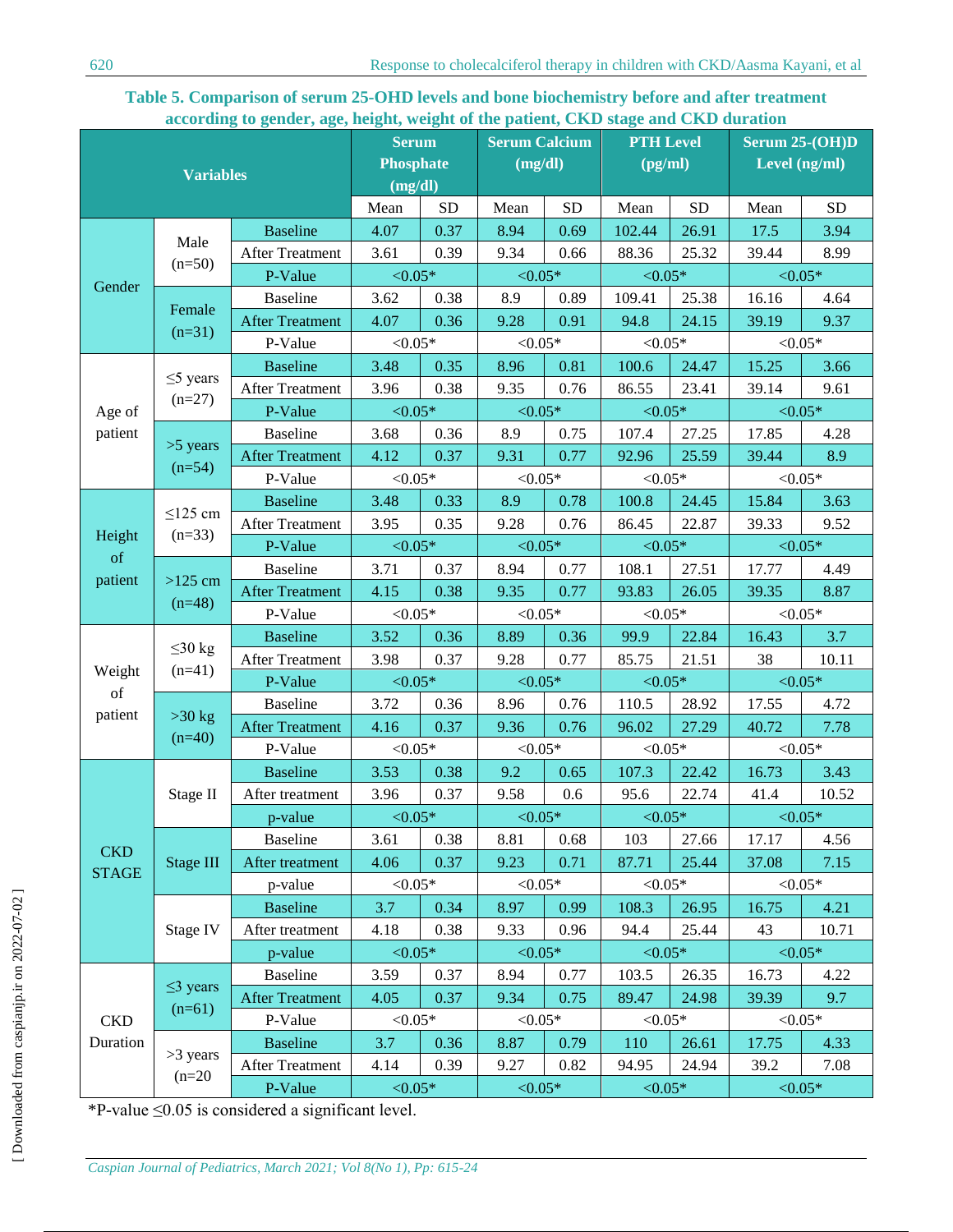In the ongoing study, the vitamin D insufficiency and deficiency were 85.2% and 14.8%, respectively, which is comparable with that of Moorani KN et al. who found an 88% prevalence of suboptimal 25-(OH)D levels in CKD children from Pakistan **[28]**. Similar studies have documented a high prevalence of vitamin D deficiency in children with CKD from many parts of the world including India **[9, 10, 29- 32]** . But these results are quite higher as compared to international data. Stein D. R. et al. reported that among 100 American children with CKD, 16% were deficient in 25-(OH)D (≤20 ng/mL) and another 24%, insufficient (≤30 ng/mL) with 40% in the suboptimal range **[33]**. Besides, our results are inconsistent with the results of Abdulaziz Kari J. et al. in Saudi Arabia, who reported that among 80 children with CKD, only 10 children (12.5%) had normal vitamin D levels while the remaining 36 (45.0%) had vitamin D insufficiency, 34 (42.5%) had vitamin D deficiency. This may be because of other factors like lack of proper nutrition and lack of easy and early availability of health facilities in our setup **[34]** .

In the ongoing study, mean serum 25-(OH) D levels were significantly low with elevated mean PTH levels. The mean serum calcium levels were at a lower normal level with mean serum phosphate levels in the slightly upper normal range, which are consistent with the findings of SHPT in CKD children in other studies  $[2\bar{5}, 32]$ . Low 25- OH D levels in advanced stages of CKD in the presence of classical bone turnover markers confirmed the state of SHPT, which is compatible with the results of other studies **[35- 37]**. Unlike Moorani KN et al., Belostotsky et al. **[10]** and Wesseling K et al.**[38]** reported that there were no significant changes in bone turnover markers like hypocalcaemia (8.3±1.6mg/dl), hyperphosphatemia (5.2±1.7mg/dl) and parathyroid hormone levels (370.6±320.2 pg/ml) **[28]** .

The present study revealed that all CKD parameters improved significantly, as compared to baseline, after cholecalciferol therapy, mean serum 25-(OH)D and mean serum calcium levels significantly increased slightly but acceptable increase in mean serum phosphate levels. The mean PTH level was significantly decreased after therapy. All these are matching with Moe SM et al.'s findings, who stated that in the group receiving cholecalciferol, 25(OH) D levels increased from a baseline mean of  $14.0\pm6.1$  to  $37.1\pm10.1$  ng/mL, intact PTH decreased from a baseline  $109\pm43$  to  $97\pm49$  pg/ml, phosphorus level increased from a baseline, 3.7 $\pm$ 0.4 to 3.9±0.5 mg/dl and calcium level increased from a baseline 9.0±0.8 to 9.0±0.6 mg/dl at study completion **[24]** .

In the current study, males were predominant with a ratio of 1.7:1. CKD is more common in males than female children because of the higher frequency of congenital abnormalities of the kidney and urinary tract (CAKUT) in males.The most observed CKD stage was stage III followed by stage IV and stage II.

Moreover, we studied less commonly discussed factors in literature in terms of treatment response. In the current study, it was observed that patients of all stages of CKD and any duration of illness responded very well with vitamin D supplementation. Serum 25-(OH) D levels and serum calcium levels increased significantly with improvement in serum phosphate levels and suppression of PTH levels after treatment with vitamin D supplements. Further, the patient's gender, age at the time of diagnosis, weight and initial height of disease had no more effects on the treatment results.

### *Strengths and Limitations of the Study*

All patients of this prospective study were followed for 3 months. All patients enrolled in the study received Vitamin D from the same manufacturer and all lab tests were done with the same company machines. The ongoing study discussed cholecalciferol therapy response in CKD children against less focused factors in the literature like initial height and weight of the patient to find whether they had any effect on treatment. The limitations of the present study included a single-center experience, low female representation and nonrandomized study design. It was conducted with small sample size and in an urban environment; therefore, the results might not be generalizable to larger populations.

#### *Conclusion*

During this study, it was found that a large proportion of CKD children were either Vitamin D deficient or insufficient. Cholecalciferol therapy was found effective in suppressing SHPT and improving parameters of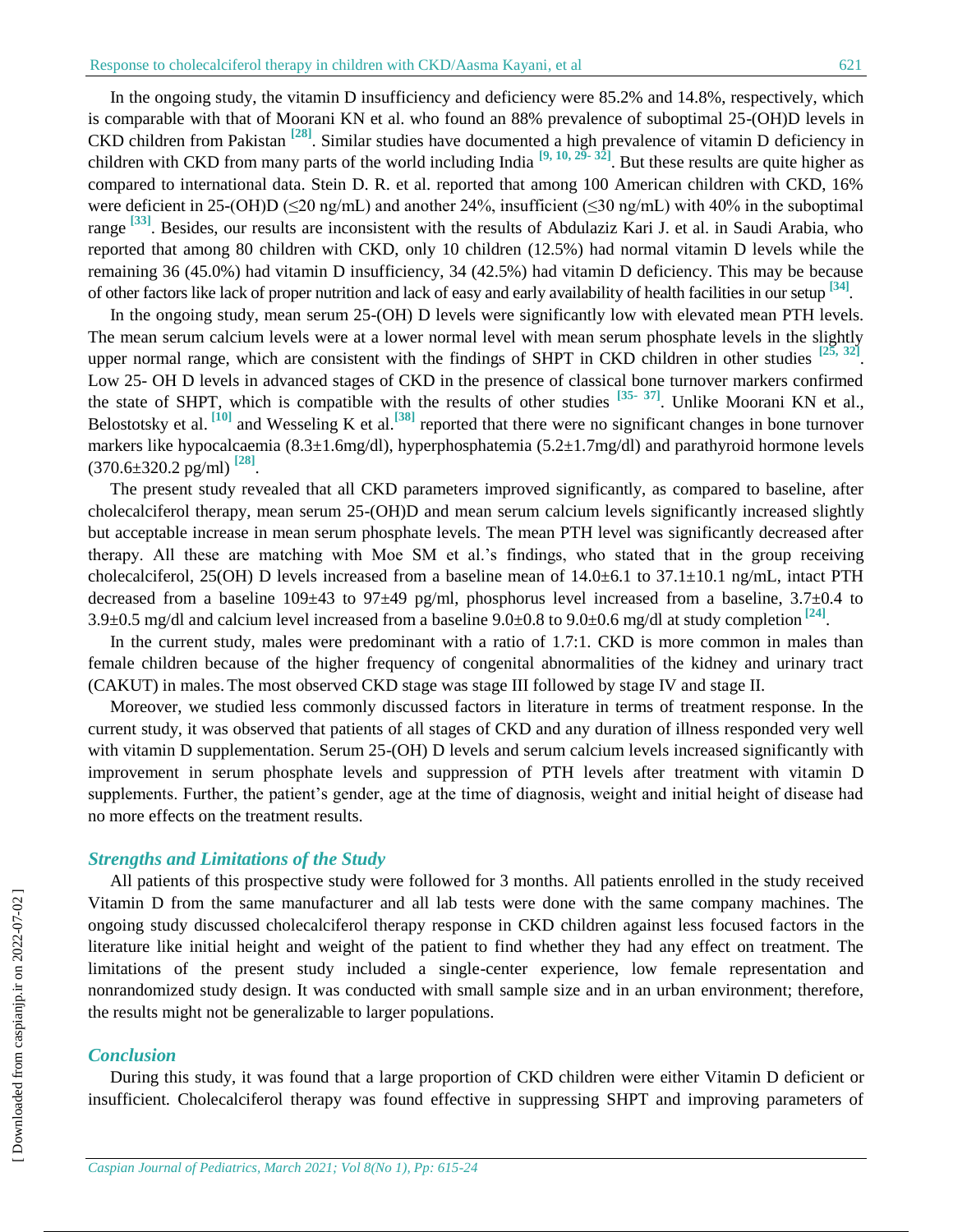mineral bone disease in CKD. Initial supplementation with vitamin D increased serum calcium and serum 25- OH D levels along with suppressing serum phosphate and PTH levels. Suppressing the PTH levels led to decreasing/slowing down the process of mineral bone disease and thereby improving the outcome and decreasing morbidity and mortality in CKD children. Hence, it is recommended that cholecalciferol therapy should be started early in the disease irrespective of the stage of CKD, duration of illness, age of the patient and initial height of the patient.

## *Suggestion*

It is recommended that all CKD patients should be treated with Vitamin D supplements irrespective of the disease stage, duration and socio-demographic factors of the patient like initial height, weight and age of the patient to prevent SHPT and mineral bone disease.

## **Ethical approval**

Informed consent was obtained from parents. This study was approved by an Ethical Review Committee of the National Institute of Child Health Karachi. The study was given approval by the Ethical Review Committee of NICH under the code NICH-ERC-024/04-2016

## **Funding**

This study was not funded by any institution or organization.

### **Conflict of interest**

The authors declare that there is no conflict of interest.

## **Availability of data and materials**

Most of the data generated or analyzed during this study are included in this article. Limited data can be provided in person on request to the main author.

## **Authors' contributions**

AK was the main author who collected data from children's parents/guardians regarding illness and advised cholecalciferol therapy, depending on the severity of vitamin D deficiency/insufficiency. AJ analyzed and interpreted that data along with help in writing the manuscript. KM helped in study design and was the main supervisor throughout study, analysis and manuscript writing. SF helped in collecting and analyzing data. AJ was the main statistician and research analyst for the interpretation of results. All authors read and approved the final manuscript.

### **References**

1. Wong CS, Warady BA. UpToDate [Internet]. Uptodate.com. 2021 [cited 1 April 2021]. Available from: https://www.uptodate.com/contents/chronic-kidney-disease-in-children-definition-epidemiology-etiology-and-course.

2. Jha V, Garcia-Garcia G, Iseki K, et al. Chronic kidney disease: global dimension and perspectives. Lancet 2013; 382(9888): 260-72.

3. Halle MP, Lapsap CT, Barla E, et al. Epidemiology and outcomes of children with renal failure in the pediatric ward of a tertiary hospital in Cameroon. BMC Pediatr 2017; 17(1): 1-7.

4. Collins AJ, Foley RN, Herzog C, et al. US Renal Data System 2010 Annual Data Report. Am J Kidney Dis 2011; 57(1): A8, e1-526.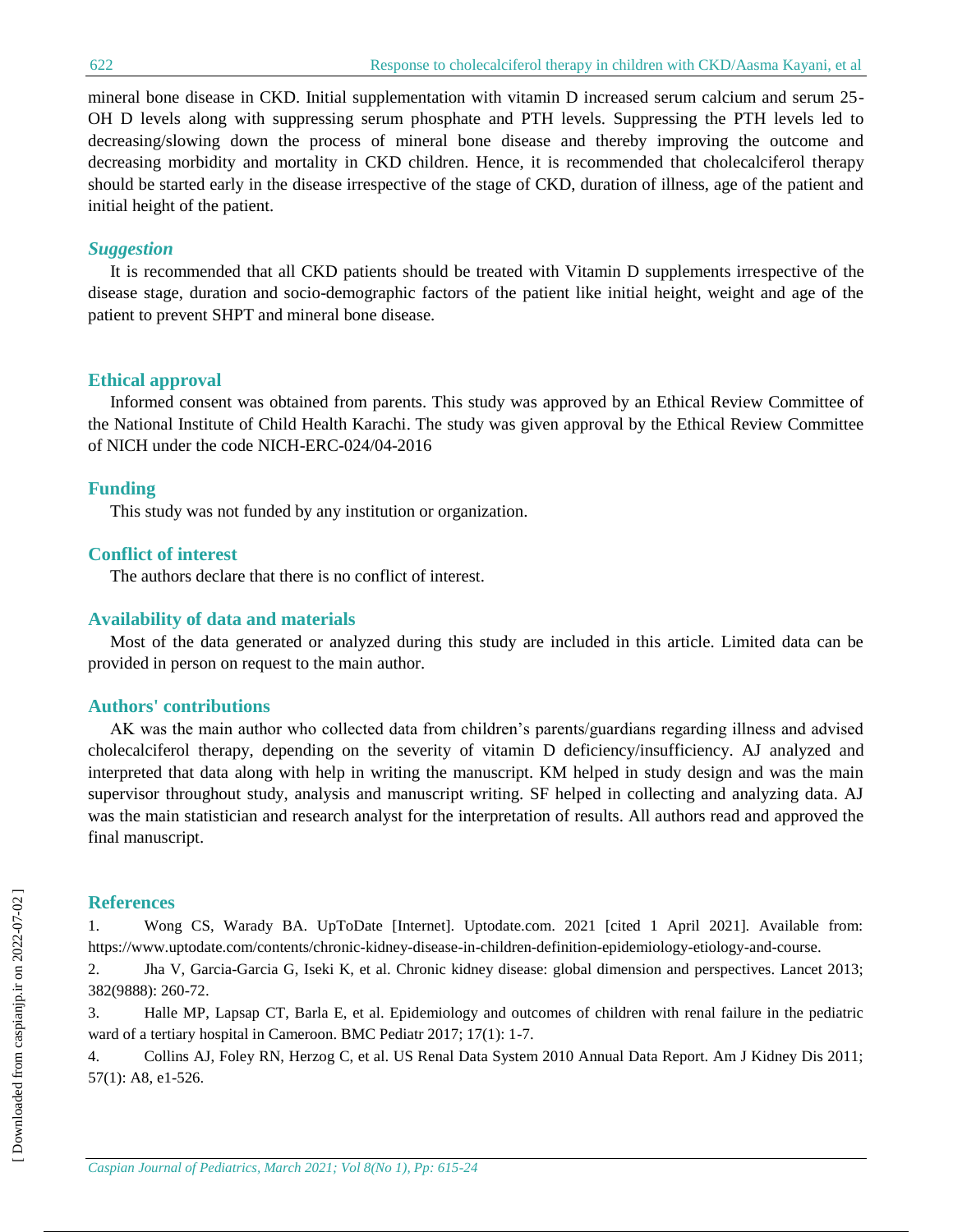5. Hasan M, Sutradhar I, Gupta RD, Sarker M. Prevalence of chronic kidney disease in South Asia: a systematic review. BMC Nephrol 2018; 19(1): 1-2.

6. Iqbal J, Rehman MA, Khan MA. Pattern of renal diseases in children. J Pak Med Assoc 1994: 44: 118-20.

7. Levin A, Stevens PE, Bilous RW, et al. Kidney Disease: Improving Global Outcomes (KDIGO) CKD Work Group. KDIGO 2012 Clinical Practice Guideline for the Evaluation and Management of Chronic Kidney Disease. Kidney Inter 2013; 3(1): 1-50.

8. Qunibi WY, Henrich WL. Overview of chronic kidney disease--mineral bone disease (CKD--MBD). V: UpToDate, Post TW (Ed), UpToDate, Waltham, MA (Pridobljeno 5 Sep 2014). 2015.

9. Tullus K. Is there an obesity-related epidemic of CKD starting already in childhood? Nephrol Dial Transplant 2013; 28 (Suppl 4): 114–6.

10. DeLuca HF. Overview of general physiologic features and functions of vitamin D. Am J Clin Nutr 2004; 80(6): 1689-96.

11. Andress DL. Bone and mineral guidelines for patients with chronic kidney disease: a call for revision. Clin J Am Soc Nephrol 2008; 3(1): 179-83.

12. Hollis BW, Jacob Al, Sallman A, Santiz Z. Circulating vitamin D and its photoproduction in uremia. In: Norman AW, Schaefer K, Herrath DV, Grigoleit H, editors. Vitamin D, chemical, biochemical and clinical endocrinology of calcium metabolism. Berlin: Walter de Gruyter; 1982. pp. 1157–61.

13. Sato KA, Gray RW, Lemann J. Urinary excretion of 25-hydroxyvitamin D in health and the nephrotic syndrome. J Lab Clin Med 1982; 99: 325-30.

14. Levin A, Bakris GL, Molitch M, et al. Prevalence of abnormal serum vitamin D, PTH, calcium, and phosphorus in patients with chronic kidney disease: results of the study to evaluate early kidney disease. Kidney Int 2007; 71(1): 31-8.

15. Clements MR, Johnson L, Fraser DR. A new mechanism for induced vitamin D deficiency in calcium deprivation. Nature 1987; 325(6099): 62-5.

16. Gutierrez O, Isakova T, Rhee E, et al. Fibroblast growth factor-23 mitigates hyperphosphatemia but accentuates calcitriol deficiency in chronic kidney disease. J Am Soc Nephrol 2005; 16(7): 2205-15.

17. Nykjaer A, Dragun D, Walther D, et al. An endocytic pathway essential for renal uptake and activation of the steroid 25-(OH) vitamin D3. Cell 1999; 96(4): 507-15.

18. KDIGO clinical practice guideline for the diagnosis, evaluation, prevention, and treatment of Chronic Kidney Disease-Mineral and Bone Disorder (CKD-MBD) Kidney Int Suppl. 2009;113:S1–130.

19. Uhlig K, Berns JS, Kestenbaum B. KDOQI US commentary on the 2009 KDIGO Clinical Practice Guideline for the Diagnosis, Evaluation, and Treatment of CKD-Mineral and Bone Disorder (CKD-MBD) Am J Kidney Dis. 2010;55:773–99.

20. Bener A, Alsaied A, Al-Ali M. High prevalence of vitamin D deficiency in type 1 diabetes mellitus and healthy children. Acta Diabetol. 2009;46:183–9.

21. Kidney Disease: Improving Global Outcomes (KDIGO) CKD-MBD Work Group. KDIGO clinical practice guideline for the diagnosis, evaluation, prevention, and treatment of Chronic Kidney Disease-Mineral and Bone Disorder (CKD-MBD) Kidney Int Suppl 2009; 113: S1-30.

22. National Kidney Foundation, Inc. Guideline 8. Prevention and treatment of vitamin D insufficiency and vitamin D deficiency in CKD patients. KDOQI clinical practice guidelines for bone metabolism and disease in children with chronic kidney disease. 2005.

23. Moe SM, Saifullah A, LaClair RE, et al. A randomized trial of cholecalciferol versus doxercalciferol for lowering parathyroid hormone in chronic kidney disease. Clin J Am Soc Nephrol 2010; 5(2): 299-306.

24. K/DOQI Workgroup. K/DOQI clinical practice guidelines for cardiovascular disease in dialysis patients. Am J Kidney Dis. 2005;45:S1-53.

25. Weydert JA. Vitamin D in children's Health. Child 2014; 1(2): 208-26.

26. Wesseling K. Bone disease in Pediatric chronic kidney disease. Pediatr Nephrol 2013; 28(4): 569-76.